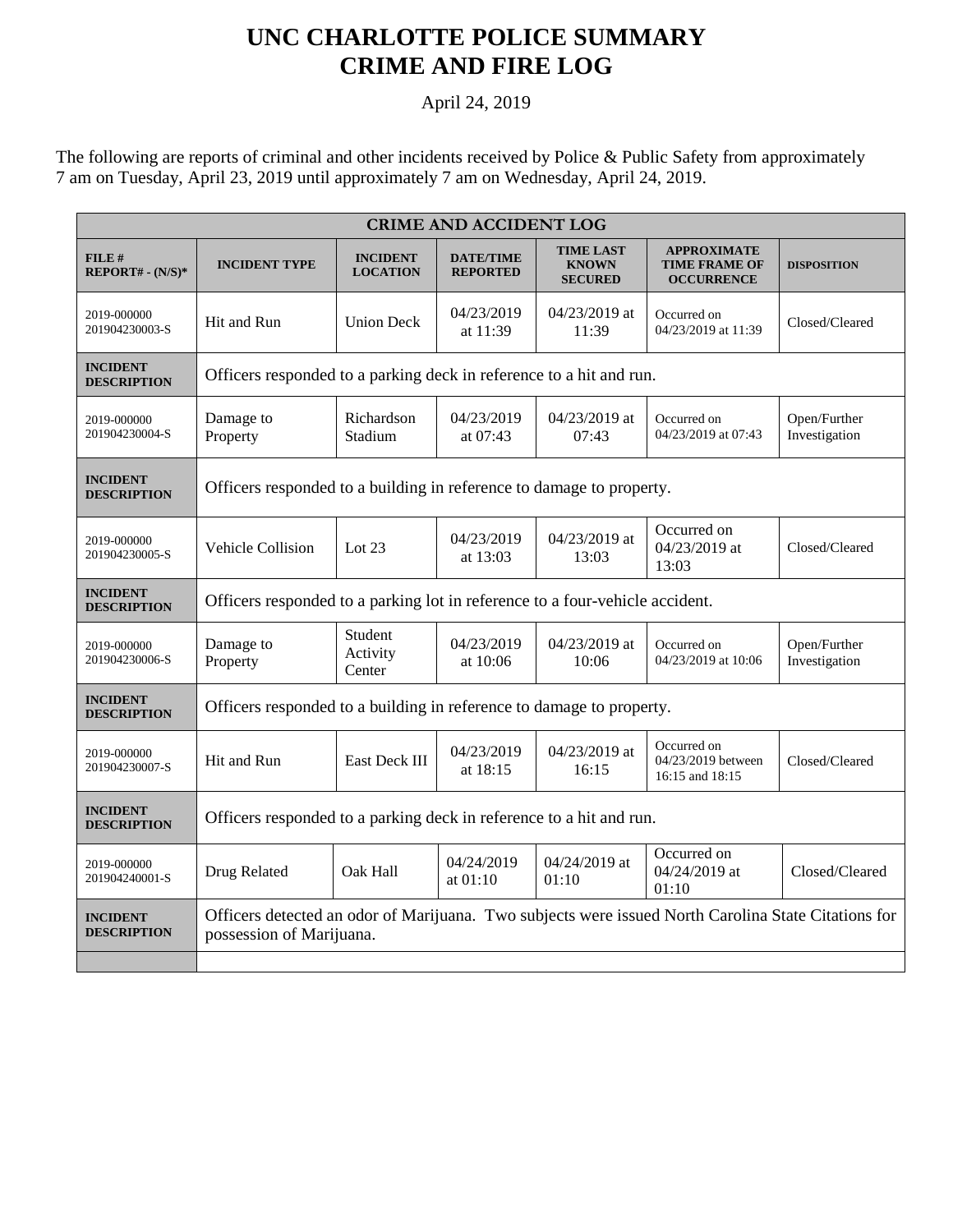| <b>RESIDENT HALL FIRE LOG</b>           |                                                                                         |                                     |                                     |              |                 |                                  |                                  |                                 |  |
|-----------------------------------------|-----------------------------------------------------------------------------------------|-------------------------------------|-------------------------------------|--------------|-----------------|----------------------------------|----------------------------------|---------------------------------|--|
| <b>REPORT#</b>                          | <b>RESIDENT</b><br><b>HALL</b>                                                          | <b>DATE/TIME</b><br><b>OCCURRED</b> | <b>DATE/TIME</b><br><b>REPORTED</b> | <b>CAUSE</b> | <b>INJURIES</b> | <b>PROPERTY</b><br><b>DAMAGE</b> | <b>FULLY</b><br><b>SPRINKLED</b> | <b>FIRE</b><br><b>DETECTION</b> |  |
| 2019-000000<br>201904230000-<br>S/N     |                                                                                         |                                     |                                     |              |                 |                                  |                                  |                                 |  |
| <b>NOTES (HOW</b><br><b>RESOLVED?</b> ) | There were no reports of fires occurring on campus for the time period indicated above. |                                     |                                     |              |                 |                                  |                                  |                                 |  |

| <b>CRIME AND ACCIDENT LOG-CENTER CITY</b> |                                                                                                                  |                                    |                                     |                                                    |                                                                 |                    |  |  |
|-------------------------------------------|------------------------------------------------------------------------------------------------------------------|------------------------------------|-------------------------------------|----------------------------------------------------|-----------------------------------------------------------------|--------------------|--|--|
| FILE#<br>$REPORT# - (N/S)*$               | <b>INCIDENT TYPE</b>                                                                                             | <b>INCIDENT</b><br><b>LOCATION</b> | <b>DATE/TIME</b><br><b>REPORTED</b> | <b>TIME LAST</b><br><b>KNOWN</b><br><b>SECURED</b> | <b>APPROXIMATE</b><br><b>TIME FRAME OF</b><br><b>OCCURRENCE</b> | <b>DISPOSITION</b> |  |  |
| 2019000000<br>201904230000-S/N            |                                                                                                                  |                                    |                                     |                                                    |                                                                 |                    |  |  |
| <b>INCIDENT</b><br><b>DESCRIPTION</b>     | There were no criminal incidents, or vehicular accidents, at Center City for the time period indicated<br>above. |                                    |                                     |                                                    |                                                                 |                    |  |  |